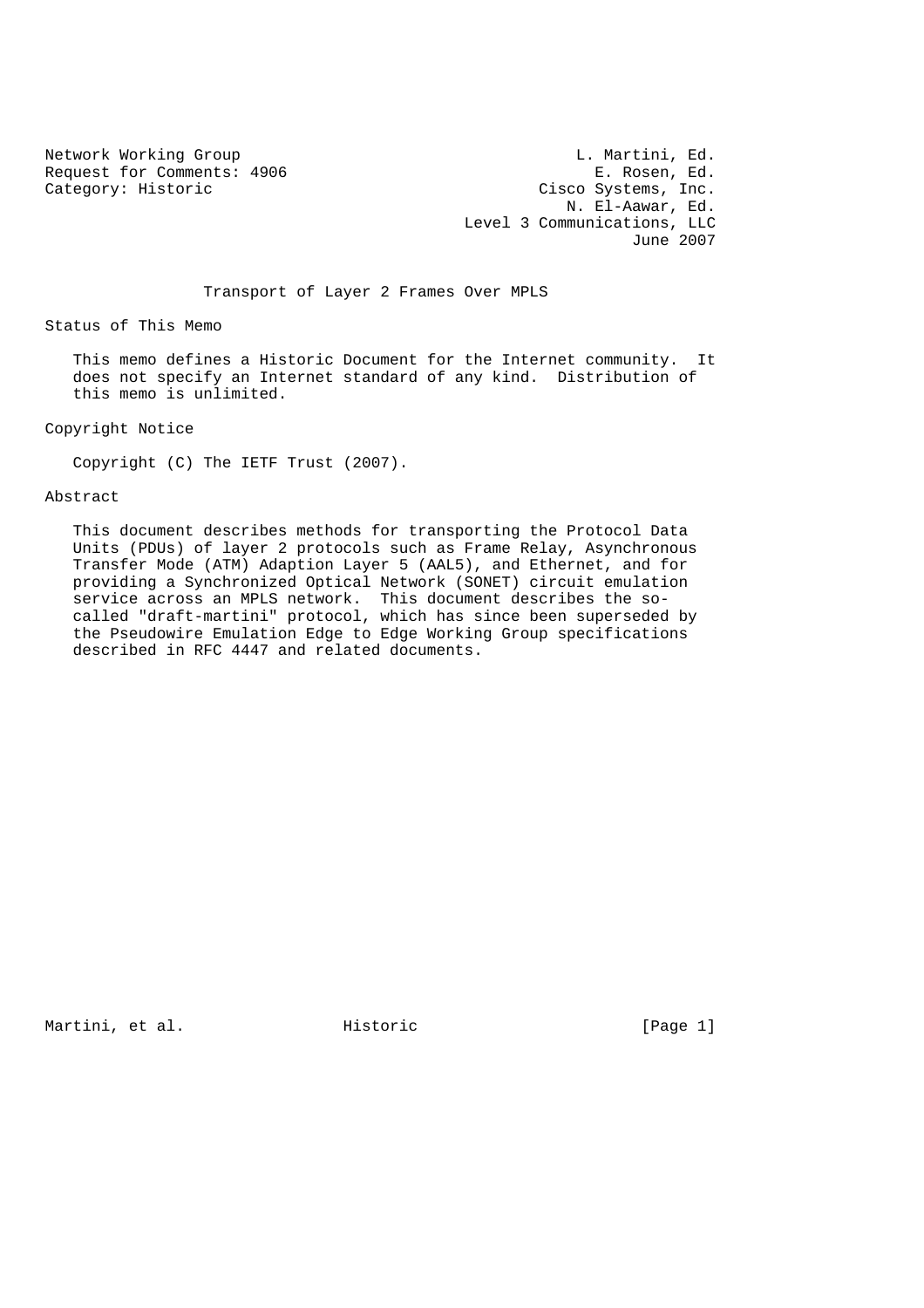# Table of Contents

| $1$ .          |                                                           |
|----------------|-----------------------------------------------------------|
| $2$ .          |                                                           |
| 3.             |                                                           |
| 4 <sub>1</sub> | Tunnel Labels and Virtual Circuit (VC) Labels  4          |
| 5.             |                                                           |
|                |                                                           |
|                |                                                           |
|                |                                                           |
|                |                                                           |
|                |                                                           |
|                |                                                           |
|                |                                                           |
|                |                                                           |
|                |                                                           |
|                |                                                           |
|                |                                                           |
|                |                                                           |
|                |                                                           |
|                |                                                           |
|                | 6.2.1. VC Types for Which the Control Word is REQUIRED 12 |
|                | 6.2.2. VC Types for Which the Control Word is NOT         |
|                |                                                           |
|                |                                                           |
|                | 6.3. LDP Label Withdrawal Procedures 15                   |
|                |                                                           |
|                | 6.4.1. Label Mapping Advertisements 15                    |
|                | 6.4.2. Label Mapping Release 16                           |
| 7.             |                                                           |
|                |                                                           |
|                |                                                           |
|                |                                                           |
|                |                                                           |

Martini, et al. Historic [Page 2]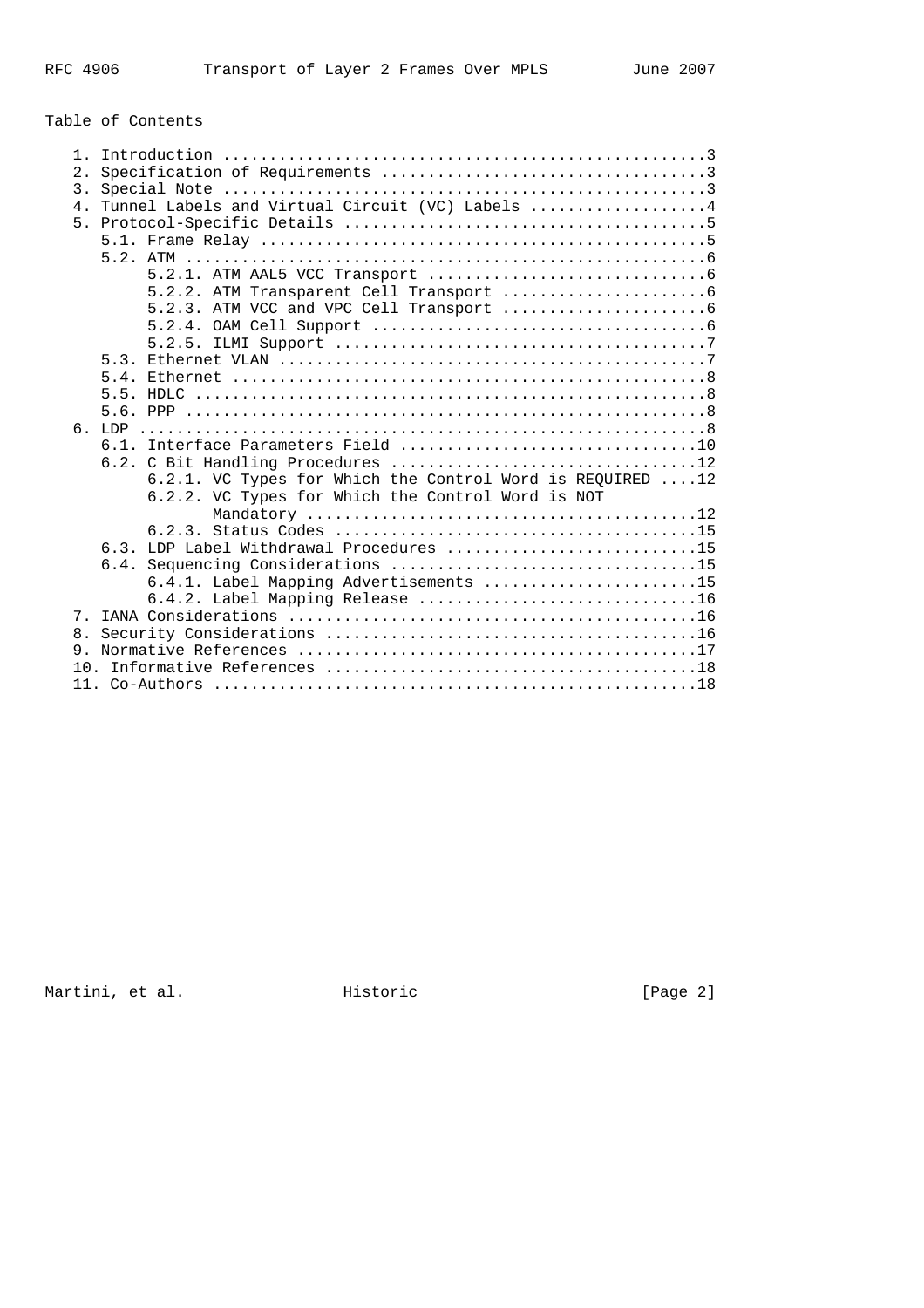## 1. Introduction

 In an MPLS network, it is possible to carry the Protocol Data Units (PDUs) of layer 2 protocols by prepending an MPLS label stack to these PDUs. This document specifies the necessary label distribution procedures for accomplishing this using the encapsulation methods in [RFC4905]. We restrict discussion to the case of point-to-point transport. Quality of service (QoS)-related issues are not discussed in this document. This document describes methods for transporting a number of protocols; in some cases, transporting a particular protocol may have several modes of operation. Each of these protocols and/or modes may be implemented independently.

 An accompanying document [CEM] also describes a method for transporting time division multiplexed (TDM) digital signals (TDM circuit emulation) over a packet-oriented MPLS network. The transmission system for circuit-oriented TDM signals is the Synchronous Optical Network (SONET) [ANSI.T1.105] / Synchronous Digital Hierarchy (SDH) [ITU.G.707]. To support TDM traffic, which includes voice, data, and private leased line service, the MPLS network must emulate the circuit characteristics of SONET/SDH payloads. MPLS labels and a new circuit emulation header are used to encapsulate TDM signals and provide the Circuit Emulation Service over MPLS (CEM).

2. Specification of Requirements

 The key words "MUST", "MUST NOT", "REQUIRED", "SHALL", "SHALL NOT", "SHOULD", "SHOULD NOT", "RECOMMENDED", "MAY", and "OPTIONAL" in this document are to be interpreted as described in [RFC2119].

3. Special Note

 This document describes the so-called "draft-martini" protocol, which is used in many deployed implementations. This document and its contents have since been superseded by the Pseudowire Emulation Edge to Edge Working Group specifications: [RFC4447], [RFC4385], [RFC4448], [RFC4717], [RFC4618], [RFC4619], [RFC4553], [RFC4842], and related documents. This document serves as a documentation of current implementations, and MUST NOT be used for new implementations. The PWE3 Label Distribution Protocol (LDP) control document [RFC4447], which is backward compatible with this document, MUST be used for all new implementations of this protocol.

Martini, et al. Historic [Page 3]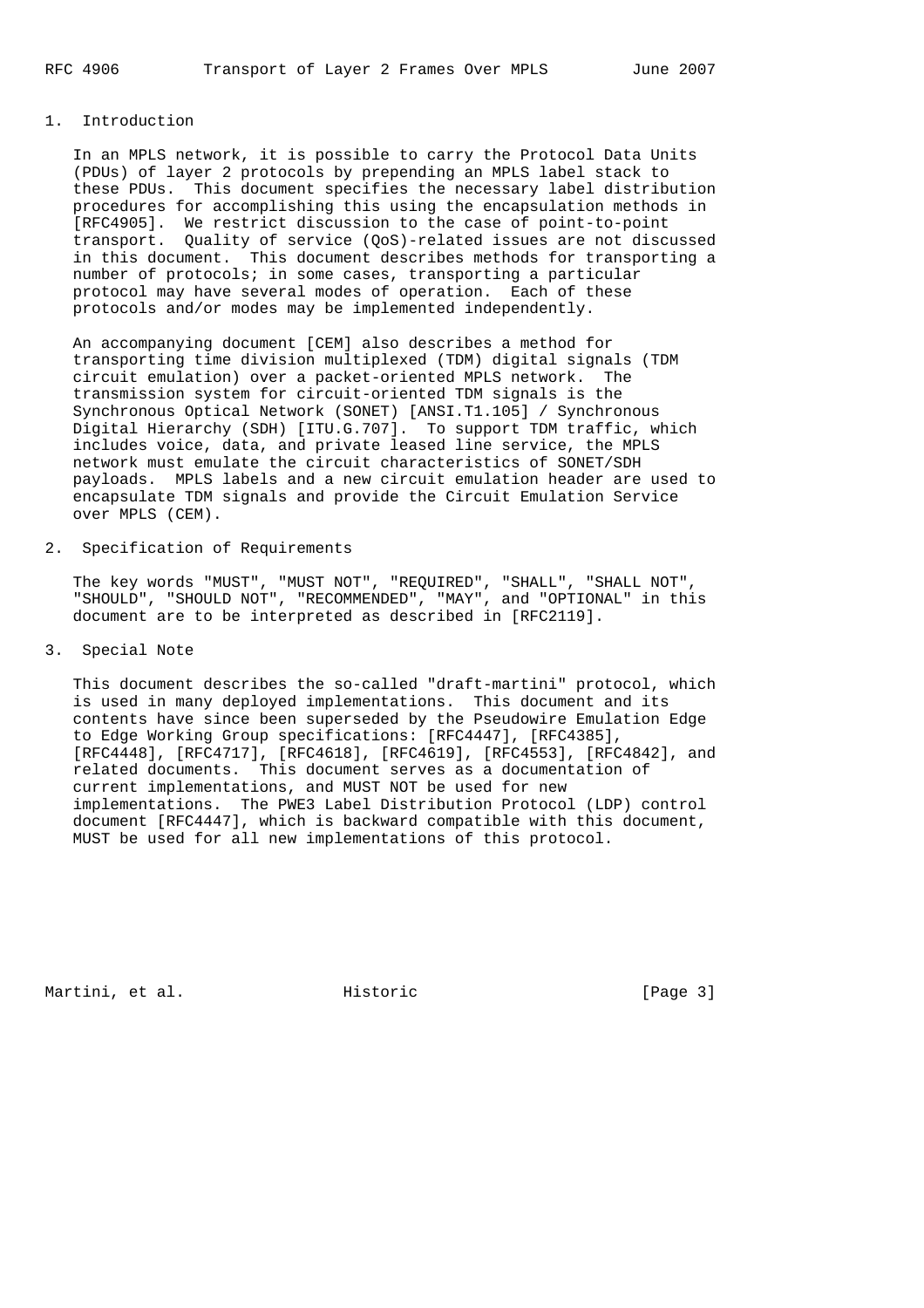4. Tunnel Labels and Virtual Circuit (VC) Labels

 Suppose it is desired to transport layer 2 PDUs from ingress Label Switching Router (LSR) R1 to egress LSR R2, across an intervening MPLS network. We assume that there is a Label Switched Path (LSP) from R1 to R2. That is, we assume that R1 can cause a packet to be delivered to R2 by pushing some label onto the packet and sending the result to one of its adjacencies. Call this label the "tunnel label", and the corresponding LSP the "tunnel LSP".

 The tunnel LSP merely gets packets from R1 to R2; the corresponding label doesn't tell R2 what to do with the payload. In fact, if penultimate hop popping is used, R2 may never even see the corresponding label. (If R1 itself is the penultimate hop, a tunnel label may not even get pushed on.) Thus, if the payload is not an IP packet, there must be a label, which becomes visible to R2, that tells R2 how to treat the received packet. Call this label the "VC label".

 So when R1 sends a layer 2 PDU to R2, it first pushes a VC label on its label stack, and then (if R1 is not adjacent to R2) pushes on a tunnel label. The tunnel label gets the MPLS packet from R1 to R2; the VC label is not visible until the MPLS packet reaches R2. R2's disposition of the packet is based on the VC label.

 Note that the tunnel could be a Generic Routing Encapsulation (GRE) encapsulated MPLS tunnel between R1 and R2. In this case, R1 would be adjacent to R2, and only the VC label would be used, and the intervening network need only carry IP packets.

 If the payload of the MPLS packet is, for example, an ATM AAL5 PDU, the VC label will generally correspond to a particular ATM VC at R2. That is, R2 needs to be able to infer from the VC label the outgoing interface and the VPI/VCI (Virtual Path Identifier / Virtual Circuit Identifier) value for the AAL5 PDU. If the payload is a Frame Relay PDU, then R2 needs to be able to infer from the VC label the outgoing interface and the DLCI (Data Link Connection Identifier) value. If the payload is an Ethernet frame, then R2 needs to be able to infer from the VC label the outgoing interface, and perhaps the VLAN identifier. This process is unidirectional, and will be repeated independently for bidirectional operation. It is REQUIRED to assign the same VC ID, and VC type for a given circuit in both directions. The group ID (see below) MUST NOT be required to match in both directions. The transported frame MAY be modified when it reaches the egress router. If the header of the transported layer 2 frame is modified, this MUST be done at the egress LSR only.

Martini, et al. Historic [Page 4]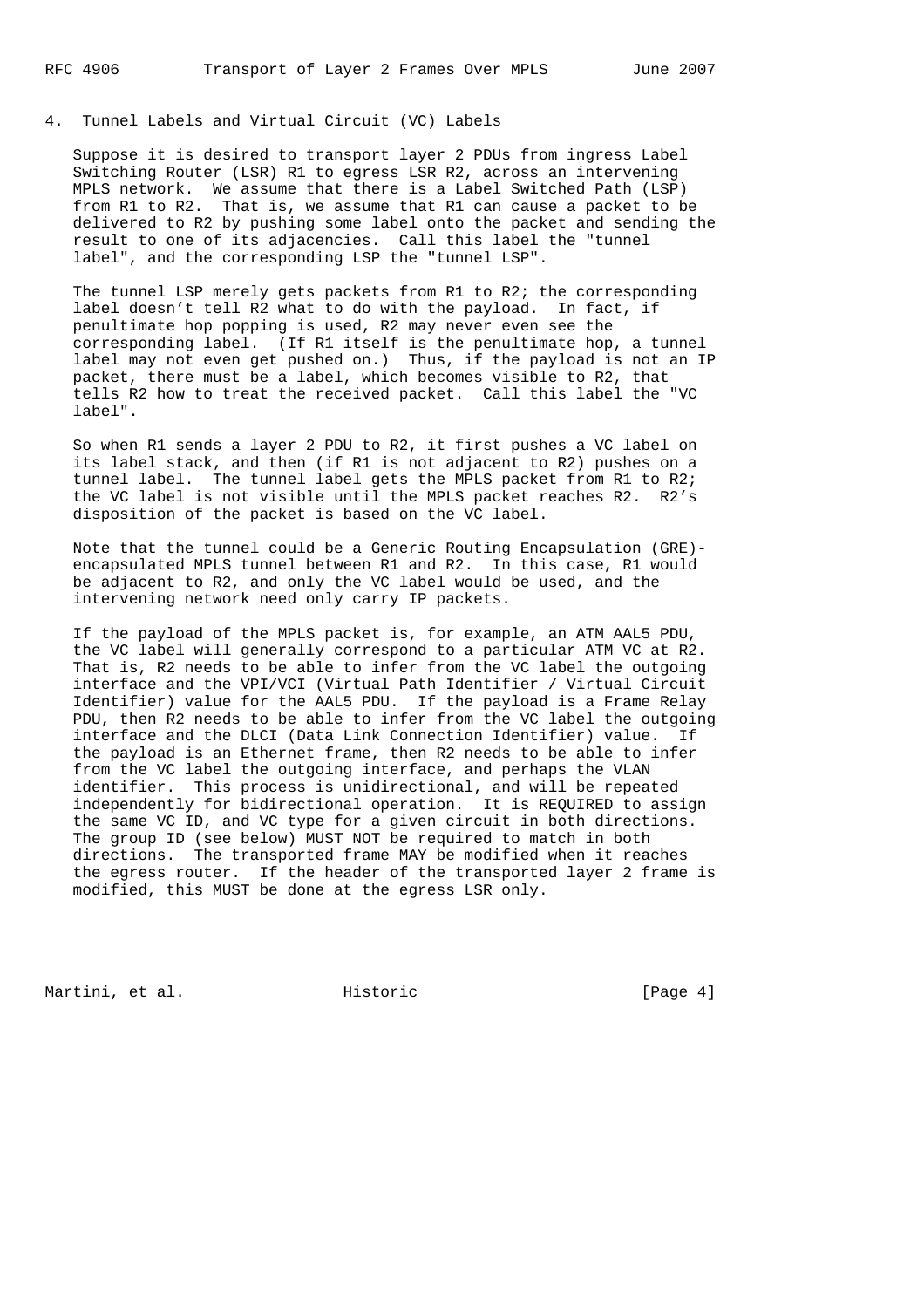Note that the VC label must always be at the bottom of the label stack, and the tunnel label, if present, must be immediately above the VC label. Of course, as the packet is transported across the MPLS network, additional labels may be pushed on (and then popped off) as needed. Even R1 itself may push on additional labels above the tunnel label. If R1 and R2 are directly adjacent LSRs, then it may not be necessary to use a tunnel label at all.

 This document does not specify a method for distributing the tunnel label or any other labels that may appear above the VC label on the stack. Any acceptable method of MPLS label distribution will do.

 This document does specify a method for assigning and distributing the VC label. Static label assignment MAY be used, and implementations SHOULD provide support for this. When signaling is used, the VC label MUST be distributed from R2 to R1 using LDP in the downstream unsolicited mode; this requires that an LDP session be created between R1 and R2. It should be noted that this LDP session is not necessarily transported along the same path as the Layer 2 PDUs [RFC3036]. In addition, when using LDP to distribute the VC label, liberal label retention mode SHOULD be used. However, as required in [RFC3036], the label request operation (mainly used by conservative label retention mode) MUST be implemented. VC labels MUST be allocated from the per-platform label space.

 Note that this technique allows an unbounded number of layer 2 "VCs" to be carried together in a single "tunnel". Thus, it scales quite well in the network backbone.

 While this document currently defines the emulation of Frame Relay and ATM Permanent Virtual Circuit (PVC) services, it specifically does not preclude future enhancements to support switched service (Switched Virtual Circuit (SVC) and Switched Permanent Virtual Circuit (SPVC)) emulation.

5. Protocol-Specific Details

5.1. Frame Relay

 The Frame Relay PDUs are encapsulated according to the procedures defined in [RFC4905]. The MPLS edge LSR MUST provide Frame Relay PVC status signaling to the Frame Relay network. If the MPLS edge LSR detects a service affecting condition, as defined in [Q.933] Annex A.5 cited in Implementation Agreement FRF.1.1, it MUST withdraw the label that corresponds to the frame relay DLCI. The egress LSR SHOULD generate the corresponding errors and alarms as defined in [Q.933] on the egress Frame relay VC.

Martini, et al. Historic [Page 5]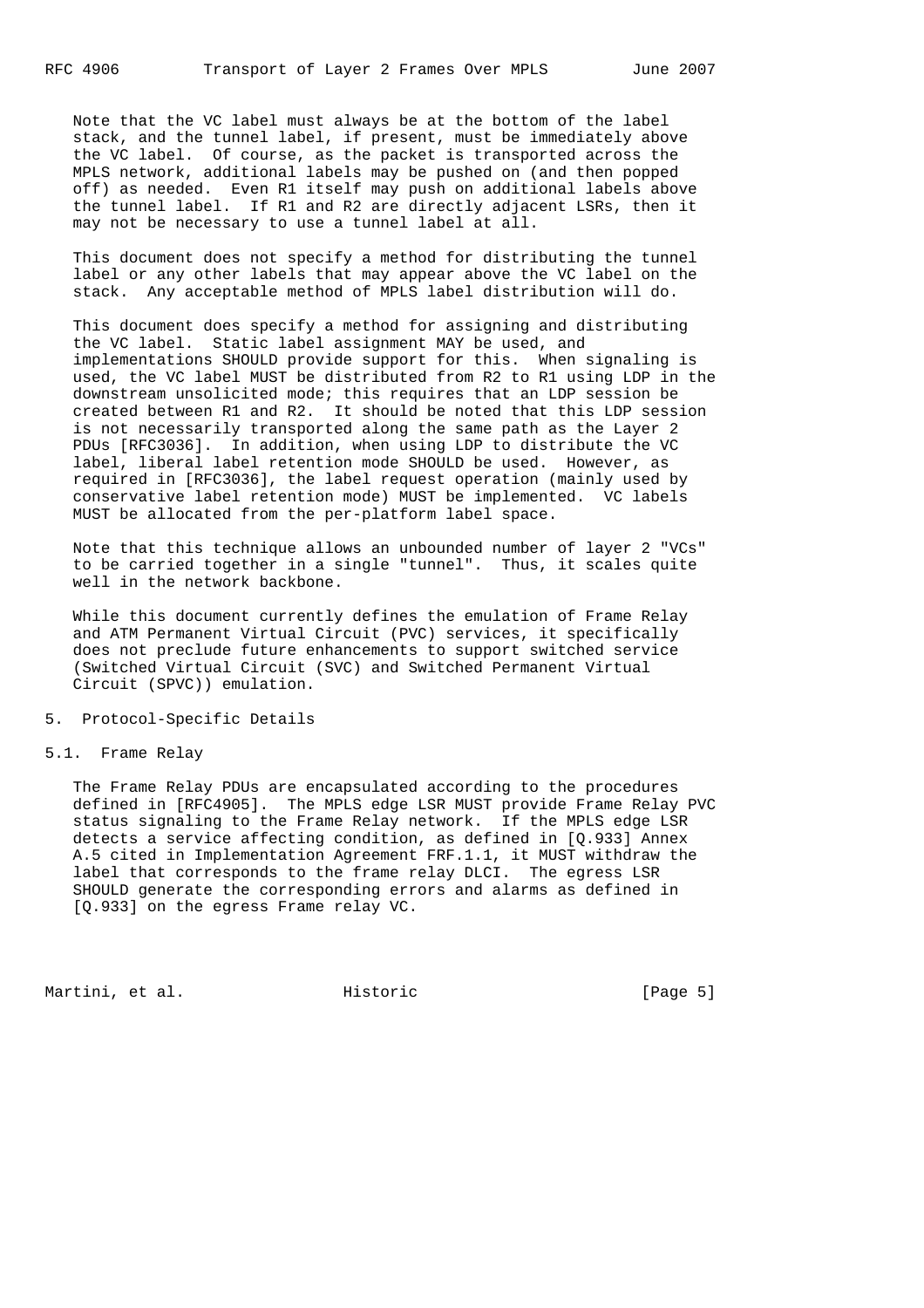#### 5.2. ATM

## 5.2.1. ATM AAL5 VCC Transport

 ATM AAL5 Common Part Convergence Sublayer - Service Data Units (CPCS-SDUs) are encapsulated according to [RFC4905] ATM AAL5 CPCS-SDU mode. This mode allows the transport of ATM AAL5 CSPS-SDUs traveling on a particular ATM PVC across the MPLS network to another ATM PVC.

#### 5.2.2. ATM Transparent Cell Transport

 This mode is similar to the Ethernet port mode. Every cell that is received at the ingress ATM port on the ingress LSR, R1, is encapsulated according to [RFC4905], ATM cell mode, and sent across the LSP to the egress LSR, R2. This mode allows an ATM port to be connected to only one other ATM port. [RFC4905] allows for grouping of multiple cells into a single MPLS frame. Grouping of ATM cells is OPTIONAL for transmission at the ingress LSR, R1. If the Egress LSR R2 supports cell concatenation, the ingress LSR, R1, should only concatenate cells up to the "Maximum Number of concatenated ATM cells" parameter received as part of the FEC element.

### 5.2.3. ATM VCC and VPC Cell Transport

 This mode is similar to the ATM AAL5 Virtual Channel Connection (VCC) transport except that cells are transported. Every cell that is received on a pre-defined ATM PVC or ATM Permanent Virtual Path (PVP), at the ingress ATM port on the ingress LSR, R1, is encapsulated according to [RFC4905], ATM cell mode, and sent across the LSP to the egress LSR R2. Grouping of ATM cells is OPTIONAL for transmission at the ingress LSR, R1. If the egress LSR R2 supports cell concatenation, the ingress LSR, R1, MUST only concatenate cells up to the "Maximum Number of concatenated ATM cells in a frame" parameter received as part of the FEC element.

## 5.2.4. OAM Cell Support

 Operations and Management (OAM) cells MAY be transported on the VC LSP. When the LSR is operating in AAL5 CPCS-SDU transport mode, if it does not support transport of ATM cells, the LSR MUST discard incoming MPLS frames on an ATM VC LSP that contain a VC label with the T bit set [RFC4905]. When operating in AAL5 SDU transport mode, an LSR that supports transport of OAM cells using the T bit defined in [RFC4905], or an LSR operating in any of the three cell transport modes, MUST follow the procedures outlined in [FAST] Section 8 for mode 0 only, in addition to the applicable procedures specified in [ITU.G.707].

Martini, et al. Historic [Page 6]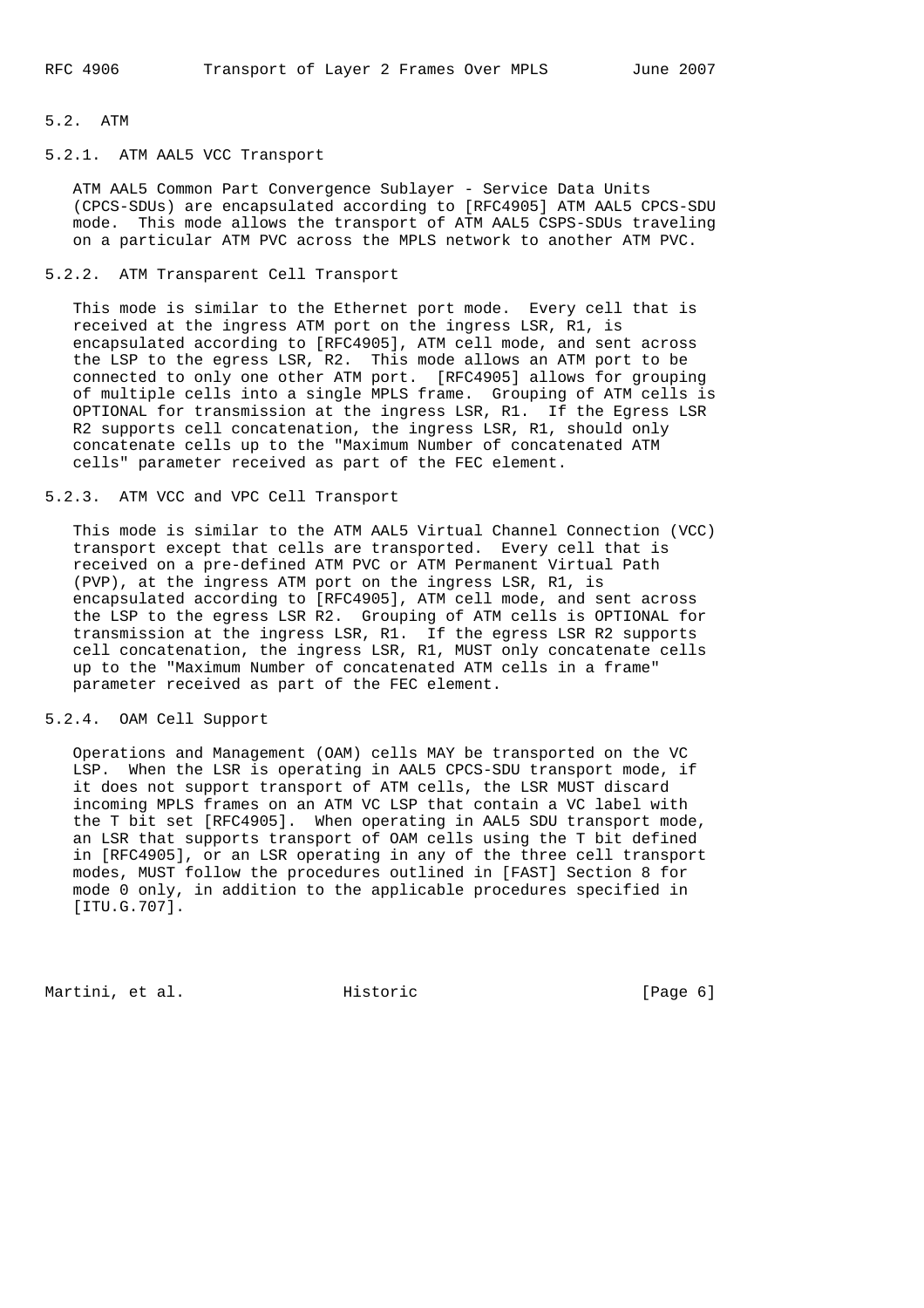### 5.2.4.1. OAM Cell Emulation Mode

 AN LSR that does not support transport of OAM cells across an LSP MAY provide OAM support on ATM PVCs using the following procedures:

 A pair of LSRs MAY emulate a bidirectional ATM VC by two unidirectional LSPs. If an F5 end-to-end OAM cell is received from a ATM VC, by either LSR that is transporting this ATM VC, with a loopback indication value of 1, and the LSR has a label mapping for the ATM VC, then the LSR MUST decrement the loopback indication value and loop back the cell on the ATM VC. Otherwise, the loopback cell MUST be discarded by the LSR.

 The ingress LSR, R1, may also optionally be configured to periodically generate F5 end-to-end loopback OAM cells on a VC. If the LSR fails to receive a response to an F5 end-to-end loopback OAM cell for a pre-defined period of time it MUST withdraw the label mapping for the VC.

 If an ingress LSR, R1, receives an AIS (Alarm Indication Signal) F5 OAM cell, or R1 fails to receive a pre-defined number of the End-to- End loop OAM cells, or a physical interface goes down, it MUST withdraw the label mappings for all VCs associated with the failure. When a VC label mapping is withdrawn, the egress LSR, R2, MUST generate AIS F5 OAM cells on the VC associated with the withdrawn label mapping. In this mode it is very useful to apply a unique group ID to each interface. In the case where a physical interface goes down, a wild card label withdraw can be sent to all LDP neighbors, greatly reducing the signaling response time.

#### 5.2.5. ILMI Support

 An MPLS edge LSR MAY provide an ATM Integrated Local Management Interface (ILMI) to the ATM edge switch. If an ingress LSR receives an ILMI message indicating that the ATM edge switch has deleted a VC, or if the physical interface goes down, it MUST withdraw the label mappings for all VCs associated with the failure. When a VC label mapping is withdrawn, the egress LSR SHOULD notify its client of this failure by deleting the VC using ILMI.

#### 5.3. Ethernet VLAN

 The Ethernet frame will be encapsulated according to the procedures in [RFC4905]. It should be noted that if the VLAN identifier is modified by the egress LSR, according to the procedures outlined above, the Ethernet spanning tree protocol might fail to work properly. If the LSR detects a failure on the Ethernet physical

Martini, et al. Historic [Page 7]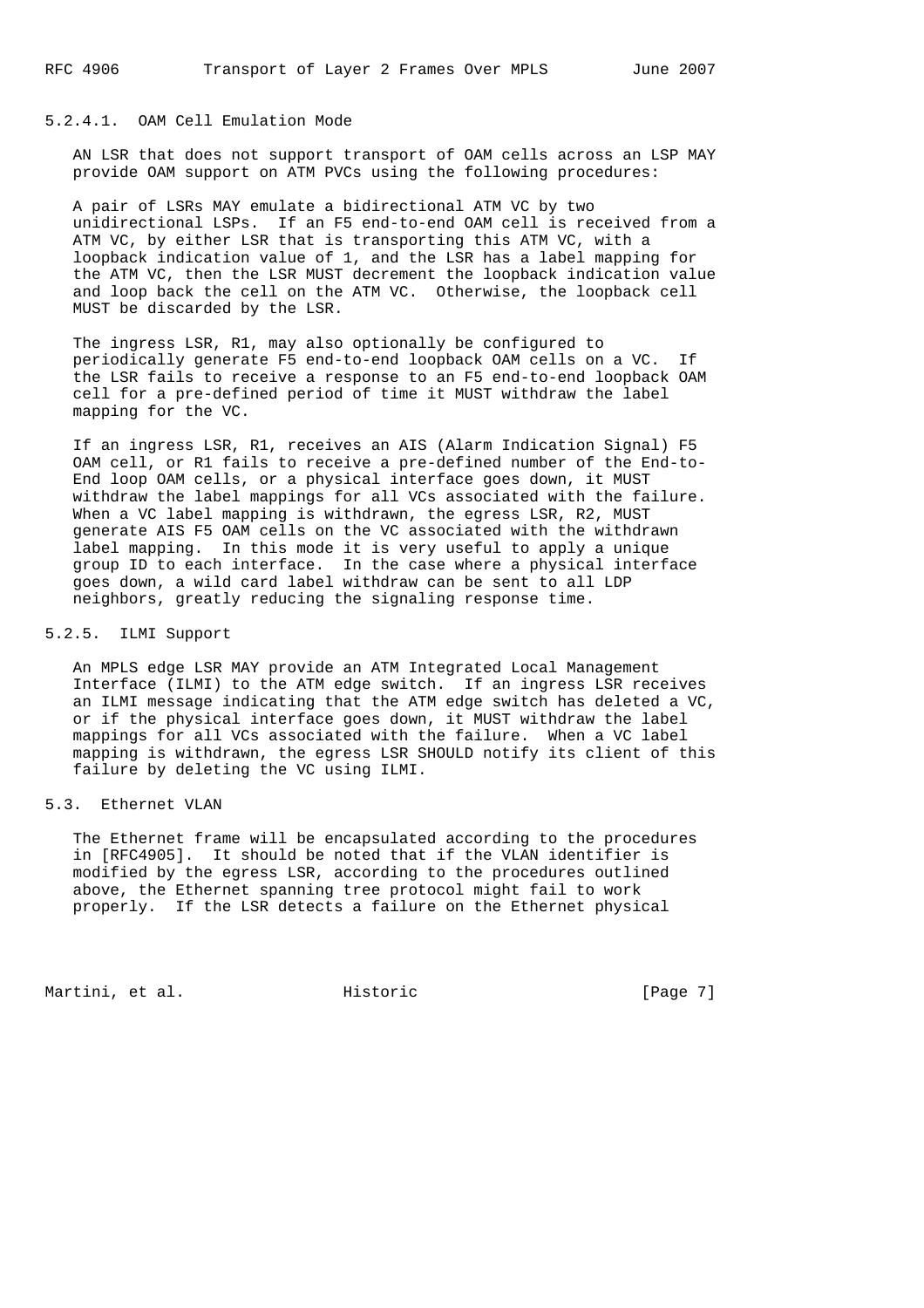port, or the port is administratively disabled, it MUST withdraw the label mappings for all VCs associated with the port.

#### 5.4. Ethernet

 The Ethernet frame will be encapsulated according to the procedures in [RFC4905]. If the LSR detects a failure on the Ethernet physical port, or the port is administratively disabled, the corresponding VC label mapping MUST be withdrawn.

#### 5.5. HDLC

 HDLC (High-Level Data Link Control) frames are encapsulated according to the procedures in [RFC4905]. If the MPLS edge LSR detects that the physical link has failed, or the port is administratively disabled, it MUST withdraw the label mapping that corresponds to the HDLC link.

#### 5.6. PPP

 PPP frames are encapsulated according to the procedures in [RFC4905]. If the MPLS edge LSR detects that the physical link has failed, or the port is administratively disabled, it MUST withdraw the label mapping that corresponds to the PPP link.

## 6. LDP

 The VC label bindings are distributed using the LDP downstream unsolicited mode described in [RFC3036]. The LSRs will establish an LDP session using the Extended Discovery mechanism described in sections 2.4.2 and 2.5 of [RFC3036]; for this purpose, a new type of FEC element is defined. The FEC element type is 128. Only a single VC FEC element MUST be advertised per LDP VC label. The Virtual Circuit FEC element is defined as follows:

|                      | 0 1 2 3 4 5 6 7 8 9 0 1 2 3 4 5 6 7 8 9 0 1 2 3 4 5 6 7 8 9 0 1 |         |  |                |  |  |
|----------------------|-----------------------------------------------------------------|---------|--|----------------|--|--|
|                      |                                                                 |         |  |                |  |  |
| VC tlv               | C                                                               | VC Type |  | VC info Length |  |  |
|                      |                                                                 |         |  |                |  |  |
| Group ID             |                                                                 |         |  |                |  |  |
|                      |                                                                 |         |  |                |  |  |
| VC ID                |                                                                 |         |  |                |  |  |
|                      |                                                                 |         |  |                |  |  |
| Interface parameters |                                                                 |         |  |                |  |  |
|                      |                                                                 |         |  |                |  |  |
|                      |                                                                 |         |  |                |  |  |
|                      |                                                                 |         |  |                |  |  |

Martini, et al. Historic [Page 8]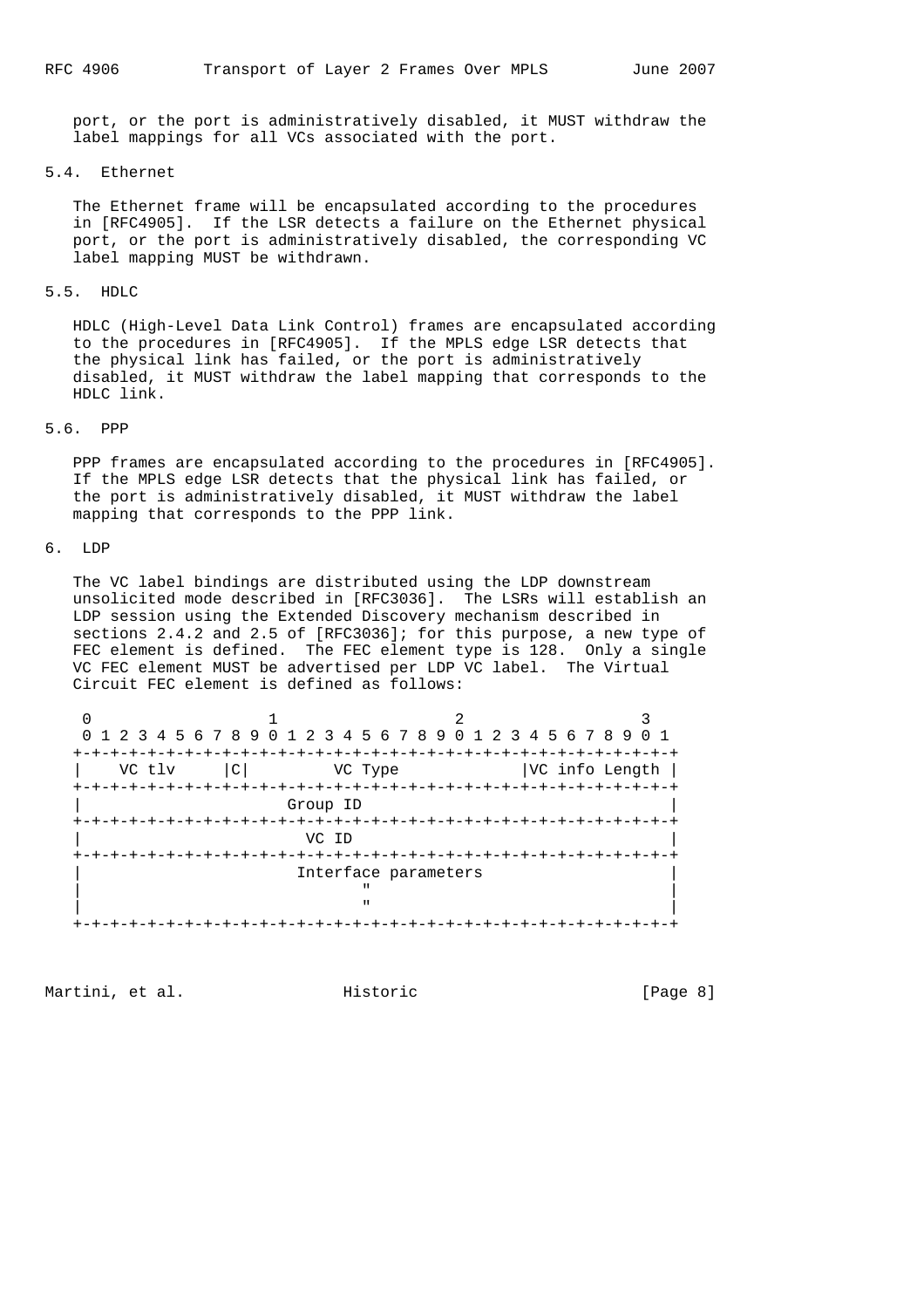- VC Type

 A 15-bit quantity containing a value that represents the type of VC. Assigned values are:

VC Type Description

 0x0001 Frame Relay DLCI 0x0002 ATM AAL5 VCC transport 0x0003 ATM transparent cell transport 0x0004 Ethernet VLAN 0x0005 Ethernet 0x0006 HDLC 0x0007 PPP 0x8008 CEM [CEM] 0x0009 ATM VCC cell transport 0x000A ATM VPC cell transport

- Control word bit (C)

 The highest order bit (C) of the VC type is used to flag the presence of a control word (defined in [RFC4905]) as follows:

> bit 15 = 1 control word present on this VC. bit 15 = 0 no control word present on this VC.

 Please see Section 6.2, "C Bit Handling Procedures", for further explanation.

- VC information length

 Length of the VC ID field and the interface parameters field in octets. If this value is 0, then it references all VCs using the specified group ID, and there is no VC ID present, nor any interface parameters.

- Group ID

 An arbitrary 32-bit value, which represents a group of VCs that is used to create groups in the VC space. The group ID is intended to be used as a port index, or a virtual tunnel index. To simplify configuration, a particular VC ID at ingress could be part of the virtual tunnel for transport to the egress router. The group ID is very useful to send wild card label withdrawals to remote LSRs upon physical port failure.

Martini, et al. Historic [Page 9]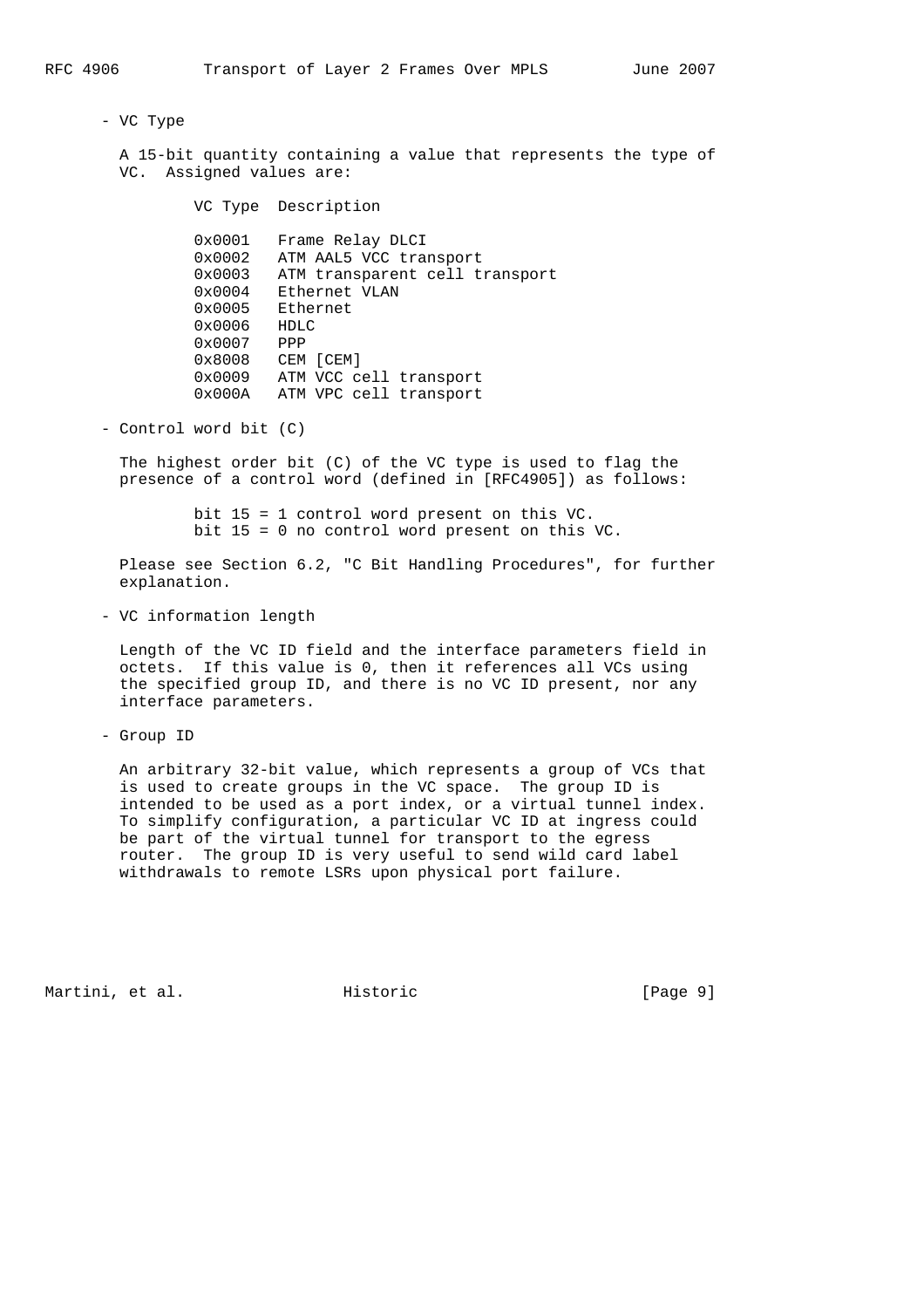- VC ID

 A non-zero 32-bit connection ID that, together with the VC type, identifies a particular VC.

- Interface parameters

 This variable length field is used to provide interface-specific parameters, such as interface MTU.

#### 6.1. Interface Parameters Field

 This field specifies interface-specific parameters. When applicable, it MUST be used to validate that the LSRs, and the ingress and egress ports at the edges of the circuit, have the necessary capabilities to interoperate with each other. The field structure is defined as follows:

0  $1$  2 3 0 1 2 3 4 5 6 7 8 9 0 1 2 3 4 5 6 7 8 9 0 1 2 3 4 5 6 7 8 9 0 1 +-+-+-+-+-+-+-+-+-+-+-+-+-+-+-+-+-+-+-+-+-+-+-+-+-+-+-+-+-+-+-+-+ | Parameter ID | Length | Variable Length Value +-+-+-+-+-+-+-+-+-+-+-+-+-+-+-+-+-+-+-+-+-+-+-+-+-+-+-+-+-+-+-+-+ Variable Length Value | " | +-+-+-+-+-+-+-+-+-+-+-+-+-+-+-+-+-+-+-+-+-+-+-+-+-+-+-+-+-+-+-+-+

The parameter ID is defined as follows:

Parameter ID Length Description

| $0 \times 01$<br>4        | Interface MTU in octets.                  |
|---------------------------|-------------------------------------------|
| $0 \times 02$<br>4        | Maximum Number of concatenated ATM cells. |
| $0 \times 03$<br>up to 82 | Optional Interface Description string.    |
| $0 \times 04$<br>4        | CEM [CEM] Payload Bytes.                  |
| $0 \times 05$<br>4        | CEM options.                              |

 The Length field is defined as the length of the interface parameter including the Parameter ID and Length field itself. Processing of the interface parameters should continue when encountering unknown interface parameters, and they MUST be silently ignored.

- Interface MTU

 A 2-octet value indicating the MTU in octets. This is the Maximum Transmission Unit, excluding encapsulation overhead, of the egress packet interface that will be transmitting the decapsulated PDU that is received from the MPLS network. This

Martini, et al. Historic [Page 10]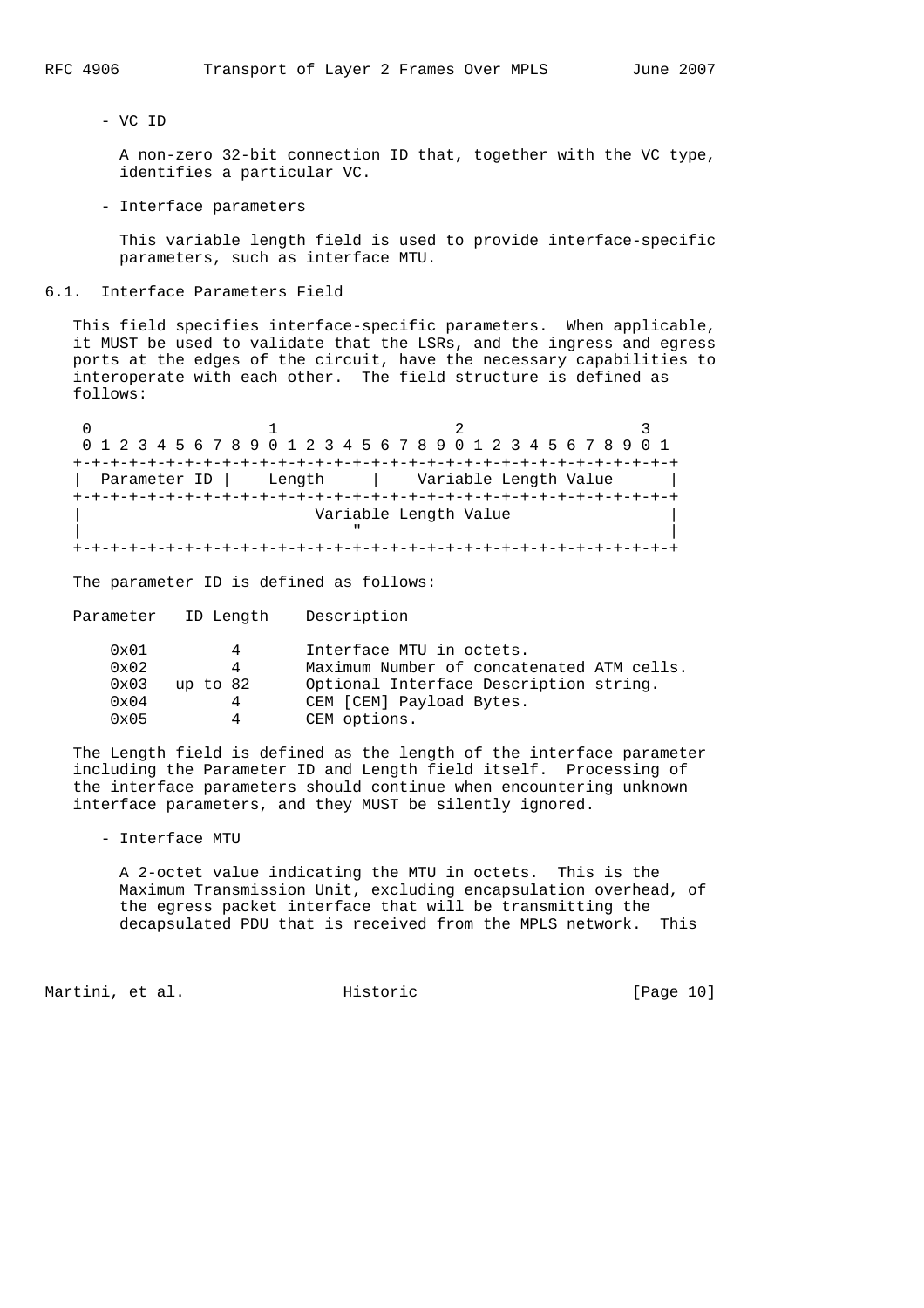parameter is applicable only to VC types 1, 2, 4, 5, 6, and 7, and is REQUIRED for these VC types. If this parameter does not match in both directions of a specific VC, that VC MUST NOT be enabled.

- Maximum Number of concatenated ATM cells

 A 2-octet value specifying the maximum number of concatenated ATM cells that can be processed as a single PDU by the egress LSR. An ingress LSR transmitting concatenated cells on this VC can concatenate a number of cells up to the value of this parameter, but MUST NOT exceed it. This parameter is applicable only to VC types 3, 9, and 0x0a, and is REQUIRED for these VC types. This parameter does not need to match in both directions of a specific VC.

- Optional Interface Description string

 This arbitrary, OPTIONAL interface description string can be used to send an administrative description text string to the remote LSR. This parameter is OPTIONAL, and is applicable to all VC types. The interface description parameter string length is variable, and can be from 0 to 80 octets.

- Payload Bytes

 A 2-octet value indicating the number of TDM payload octets contained in all packets on the CEM stream from 48 to 1,023 octets. All of the packets in a given CEM stream have the same number of payload bytes. Note that there is a possibility that the packet size may exceed the Synchronous Payload Envelope (SPE) size in the case of an STS-1 SPE, which could cause two pointers to be needed in the CEM header, since the payload may contain two J1 bytes for consecutive SPEs. For this reason, the number of payload bytes must be less than or equal to 783 for STS-1 SPEs.

- CEM Options

 An optional 16-bit value of CEM flags. See [CEM] for the definition of the bit values.

Martini, et al. Historic [Page 11]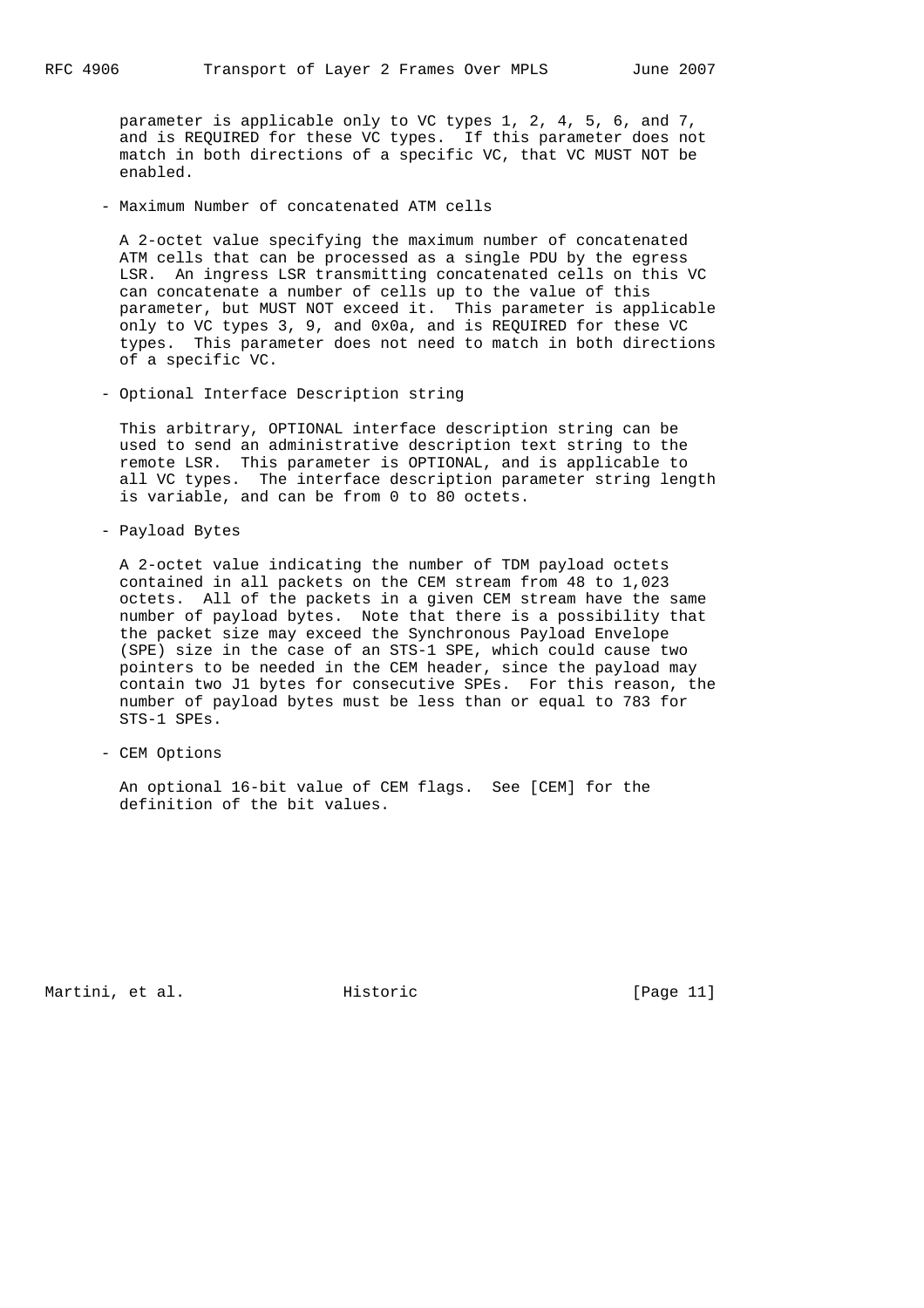## 6.2. C Bit Handling Procedures

6.2.1. VC Types for Which the Control Word is REQUIRED

 The Label Mapping messages which are sent in order to set up these VCs MUST have c=1. When a Label Mapping message for a VC of one of these types is received, and c=0, a Label Release MUST be sent, with an "Illegal C-bit" status code. In this case, the VC will not come up.

#### 6.2.2. VC Types for Which the Control Word is NOT Mandatory

 If a system is capable of sending and receiving the control word on VC types for which the control word is not mandatory, then each such VC endpoint MUST be configurable with a parameter that specifies whether the use of the control word is PREFERRED or NOT PREFERRED. For each VC, there MUST be a default value of this parameter. This specification does NOT state what the default value should be.

 If a system is NOT capable of sending and receiving the control word on VC types for which the control word is not mandatory, then it behaves exactly as if it were configured for the use of the control word to be NOT PREFERRED.

 If a Label Mapping message for the VC has already been received, but no Label Mapping message for the VC has yet been sent, then the procedure is the following:

- -i. If the received Label Mapping message has c=0, send a Label Mapping message with c=0, and the control word is not used.
- -ii. If the received Label Mapping message has c=1, and the VC is locally configured such that the use of the control word is preferred, then send a Label Mapping message with c=1, and the control word is used.
- -iii. If the received Label Mapping message has c=1, and the VC is locally configured such that the use of the control word is not preferred or the control word is not supported, then act as if no Label Mapping message for the VC had been received (i.e., proceed to the next paragraph).

 If a Label Mapping message for the VC has not already been received (or if the received Label Mapping message had c=1, and either local configuration says that the use of the control word is not preferred or the control word is not supported), then send a Label Mapping message in which the c bit is set to correspond to the locally configured preference for use of the control word. (That is, set c=1

Martini, et al. Historic [Page 12]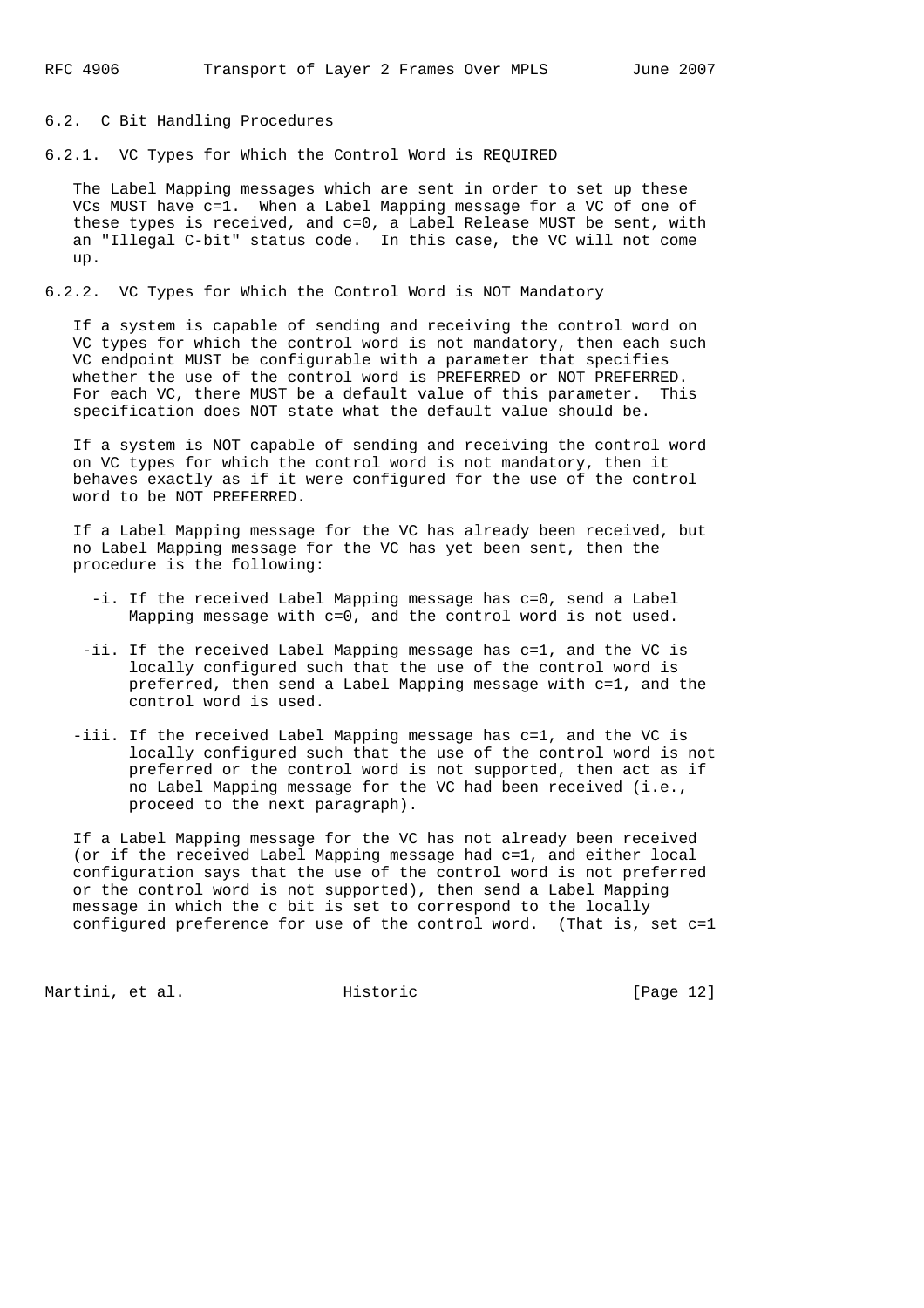if locally configured to prefer the control word, set c=0 if locally configured to prefer not to use the control word or if the control word is not supported).

 The next action depends on what control message is next received for that VC. The possibilities are:

- -i. A Label Mapping message with the same c bit value as specified in the Label Mapping message that was sent. VC setup is now complete, and the control word is used if c=1 but not used if  $c=0$ .
- -ii. A Label Mapping message with c=1, but the Label Mapping message that was sent has c=0. In this case, ignore the received Label Mapping message, and continue to wait for the next control message for the VC.
- -iii. A Label Mapping message with c=0, but the Label Mapping message that was sent has c=1. In this case, send a Label Withdraw message with a "Wrong C-bit" status code, followed by a Label Mapping message that has c=0. VC setup is now complete, and the control word is not used.
- -iv. A Label Withdraw message with the "Wrong C-bit" status code. Treat as a normal Label Withdraw, but do not respond. Continue to wait for the next control message for the VC.

 If, at any time after a Label Mapping message has been received, a corresponding Label Withdraw or Release is received, the action taken is the same as for any Label Withdraw or Release that might be received at any time.

 If both endpoints prefer the use of the control word, this procedure will cause it to be used. If either endpoint prefers not to use the control word, or does not support the control word, this procedure will cause it not to be used. If one endpoint prefers to use the control word but the other does not, the one that prefers not to use it is has no extra protocol to execute; it just waits for a Label Mapping message that has c=0.

The following diagram illustrates the above procedures:

Martini, et al. Historic [Page 13]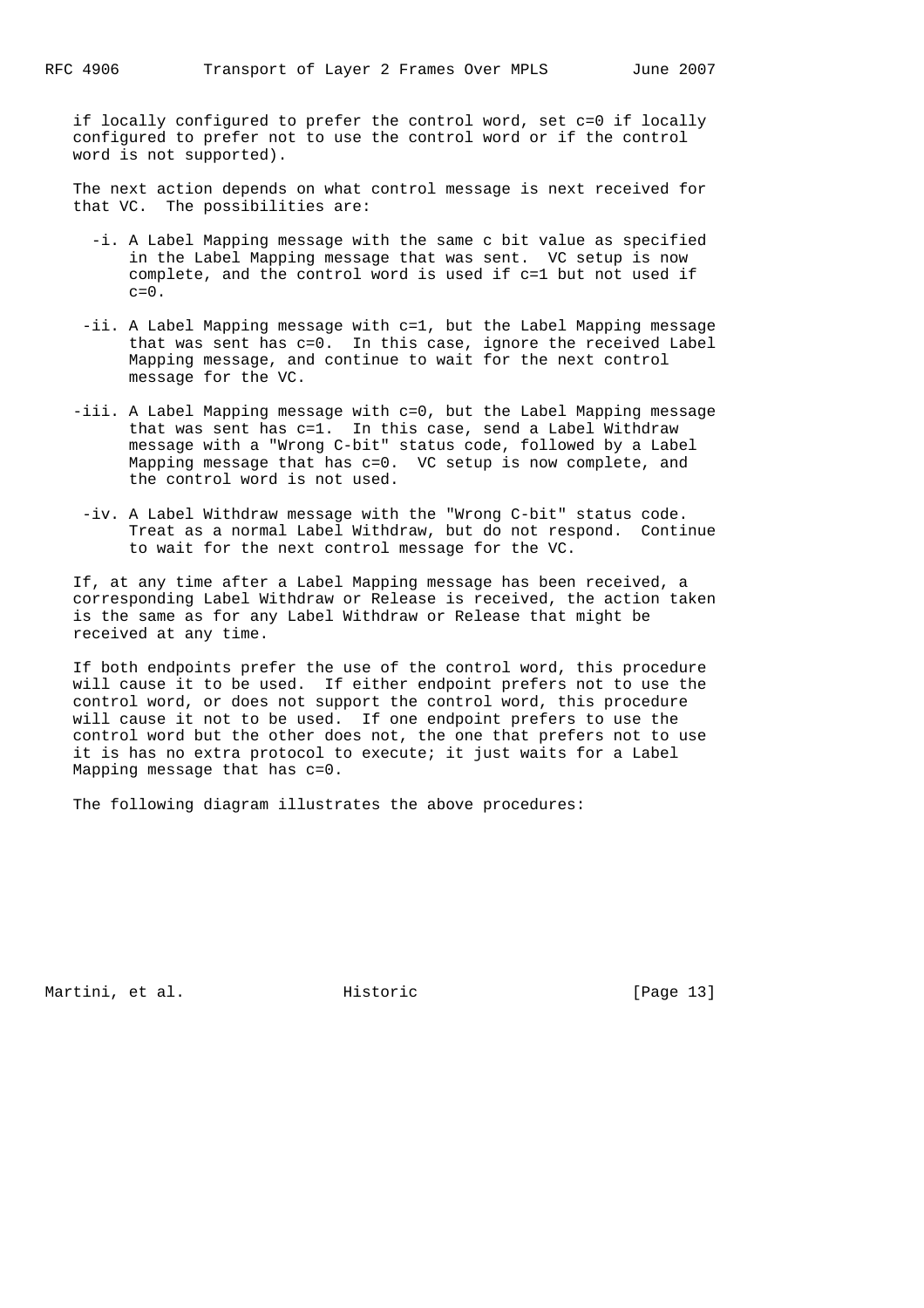

Martini, et al. Historic [Page 14]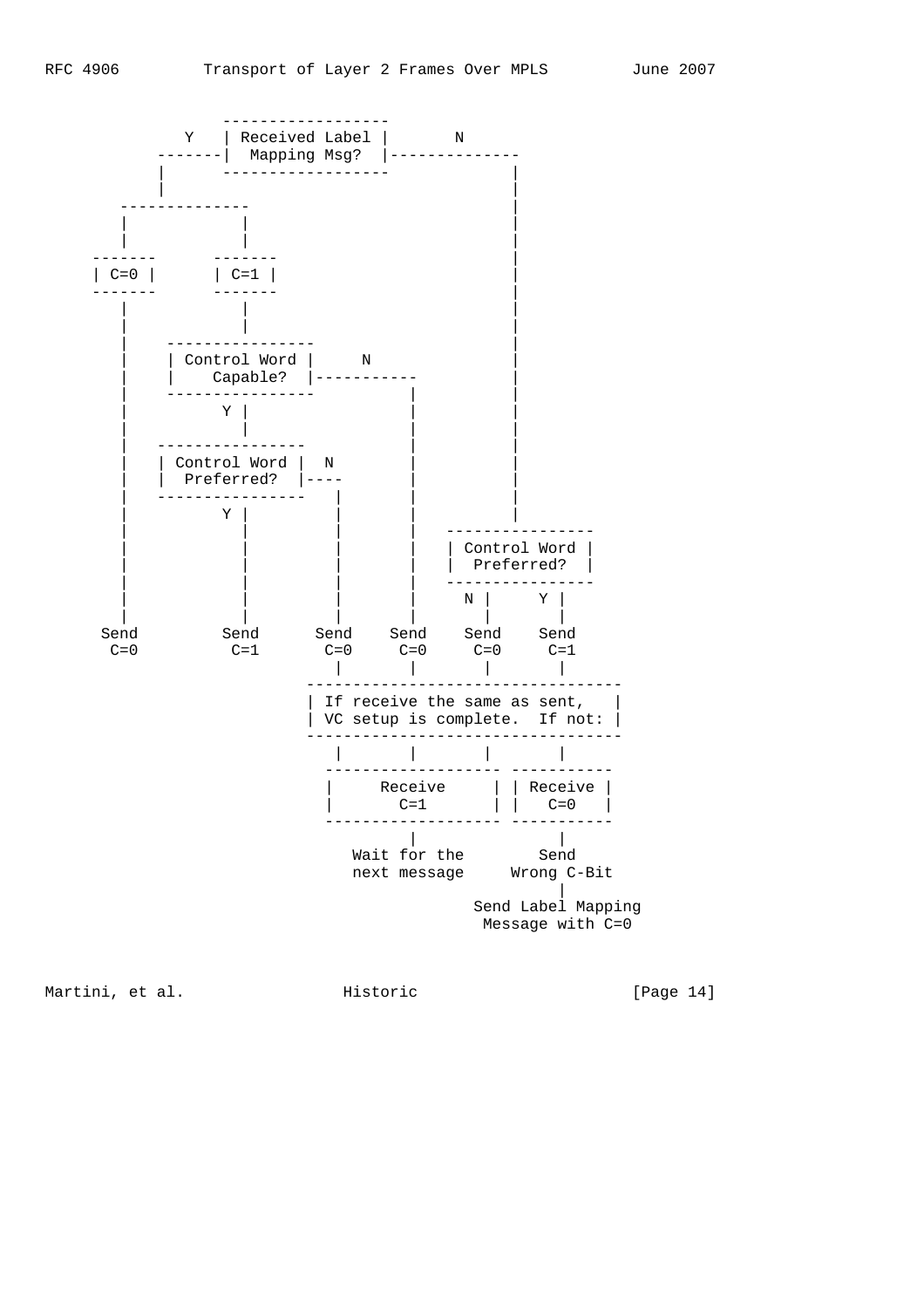## 6.2.3. Status Codes

 RFC 3036 has a range of Status Code values, which are assigned by IANA on a First Come, First Served basis. These are in the range 0x20000000-0x3effffff. The following new status codes are defined:

> 0x20000001 "Illegal C-Bit" 0x20000002 "Wrong C-Bit"

## 6.3. LDP Label Withdrawal Procedures

 As mentioned above, the Group ID field can be used to withdraw all VC labels associated with a particular group ID. This procedure is OPTIONAL, and if it is implemented, the LDP label withdraw message should be as follows: the VC information length field is set to 0, the VC ID field is not present, and the interface parameters field is not present. For the purpose of this document, this is called the "wild card withdraw procedure", and all LSRs implementing this design are REQUIRED to accept such a withdraw message, but are not required to send it.

 The interface parameters field MUST NOT be present in any LDP VC label withdrawal message or release message. A wild card release message MUST include only the group ID. A Label Release message initiated from the imposition router must always include the VC ID.

#### 6.4. Sequencing Considerations

 In the case where the router considers the sequence number field in the control word, it is important to note the following when advertising labels.

## 6.4.1. Label Mapping Advertisements

 After a label has been withdrawn by the disposition router and/or released by the imposition router, care must be taken to not re advertise (reuse) the released label until the disposition router can be reasonably certain that old packets containing the released label no longer persist in the MPLS network.

 This precaution is required to prevent the imposition router from restarting packet forwarding with sequence number of 1 when it receives the same label mapping if there are still older packets persisting in the network with sequence number between 1 and 32768. For example, if there is a packet with sequence number=n where n is in the interval[1,32768] traveling through the network, it would be possible for the disposition router to receive that packet after it re-advertises the label. Since the label has been released by the

Martini, et al. Historic [Page 15]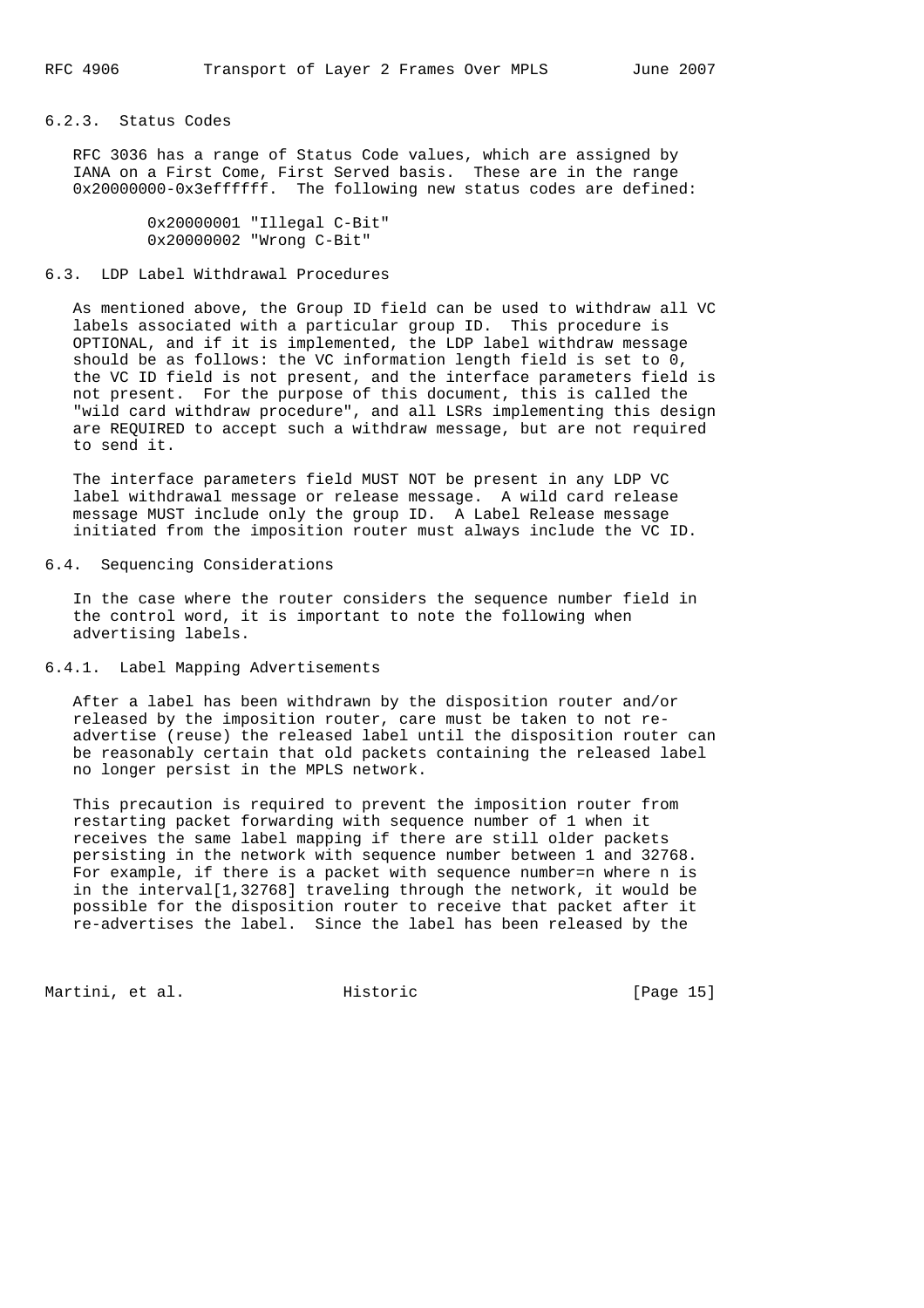imposition router, the disposition router SHOULD be expecting the next packet to arrive with sequence number of 1. Receipt of a packet with sequence number equal to n will result in n packets potentially being rejected by the disposition router until the imposition router imposes a sequence number of n+1 into a packet. Possible methods to avoid this are for the disposition router to always advertise a different VC label, or for the disposition router to wait for a sufficient time before attempting to re-advertise a recently released label. This is only an issue when sequence number processing at the disposition router is enabled.

## 6.4.2. Label Mapping Release

 In situations where the imposition router wants to restart forwarding of packets with sequence number 1, the router shall 1) send a label mapping release to the disposition router, and 2) send a label mapping request to the disposition router. When sequencing is supported, advertisement of a VC label in response to a label mapping request MUST also consider the issues discussed in Section 6.4.1.

## 7. IANA Considerations

 As specified in this document, a Virtual Circuit FEC element contains the VC Type field. VC Type value 0 is reserved. VC Type values 1 through 10 are defined in this document. VC Type values 11 through 63 are to be assigned by IANA using the "IETF Consensus" policy defined in RFC 2434. VC Type values 64 through 127 are to be assigned by IANA, using the "First Come First Served" policy defined in RFC 2434. VC Type values 128 through 32767 are vendor-specific, and values in this range are not to be assigned by IANA.

 As specified in this document, a Virtual Circuit FEC element contains the Interface Parameters field, which is a list of one or more parameters, and each parameter is identified by the Parameter ID field. Parameter ID value 0 is reserved. Parameter ID values 1 through 5 are defined in this document. Parameter ID values 6 through 63 are to be assigned by IANA using the "IETF Consensus" policy defined in RFC 2434. Parameter ID values 64 through 127 are to be assigned by IANA, using the "First Come First Served" policy defined in RFC 2434. Parameter ID values 128 through 255 are vendor-specific, and values in this range are not to be assigned by IANA.

#### 8. Security Considerations

 This document does not affect the underlying security issues of MPLS, described in [RFC3032]. More detailed security considerations are also described in Section 8 of [RFC4447].

Martini, et al. Historic [Page 16]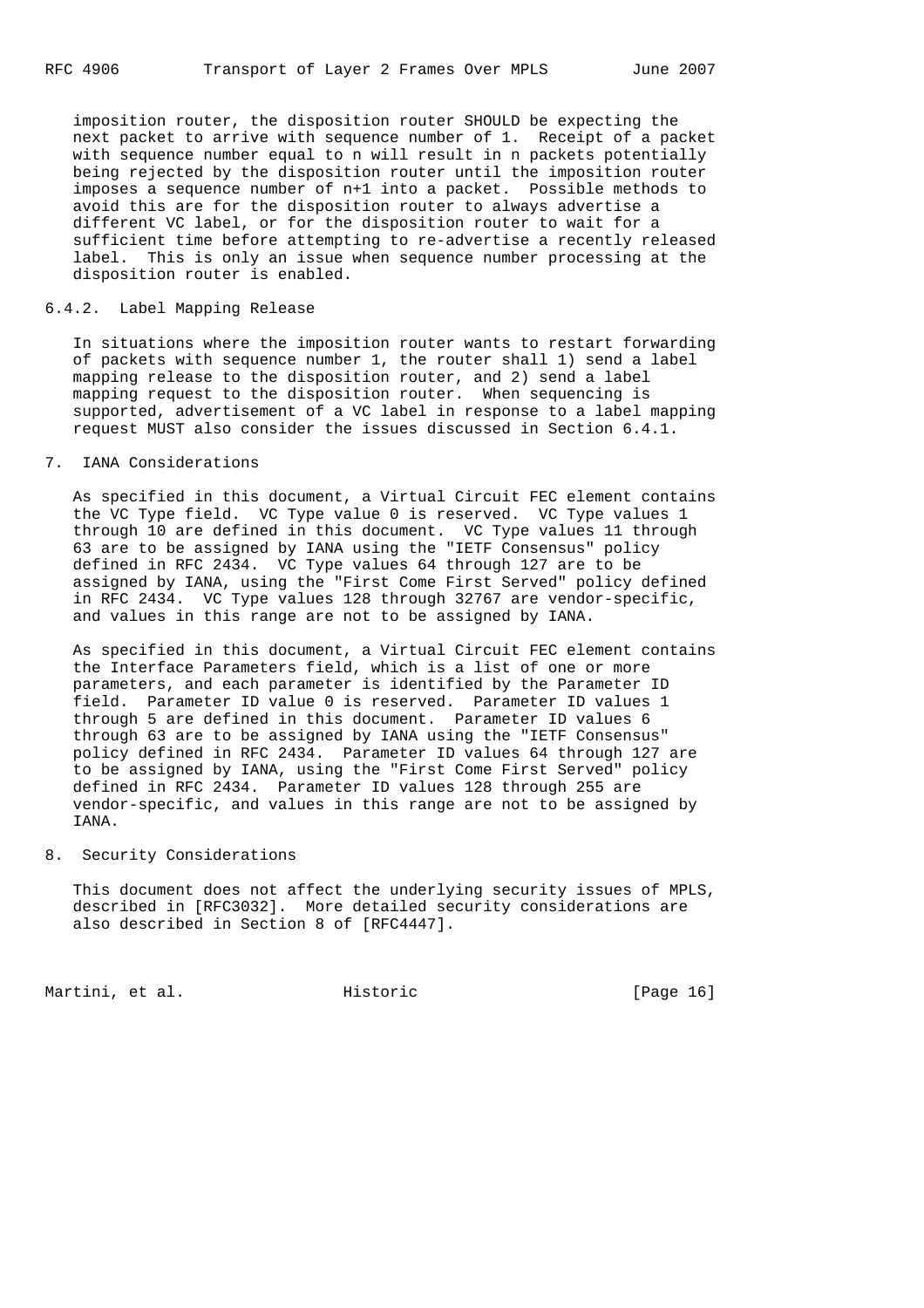## 9. Normative References

- [RFC2119] Bradner, S., "Key words for use in RFCs to Indicate Requirement Levels", BCP 14, RFC 2119, March 1997.
- [RFC4447] Martini, L., Ed., Rosen, E., El-Aawar, N., Smith, T., and G. Heron, "Pseudowire Setup and Maintenance Using the Label Distribution Protocol (LDP)", RFC 4447, April 2006.
- [RFC4385] Bryant, S., Swallow, G., Martini, L., and D. McPherson, "Pseudowire Emulation Edge-to-Edge (PWE3) Control Word for Use over an MPLS PSN", RFC 4385, February 2006.
- [RFC4842] Malis, A., Pate, P., Cohen, R., Ed., and D. Zelig, "Synchronous Optical Network/Synchronous Digital Hierarchy (SONET/SDH) Circuit Emulation over Packet (CEP)", RFC 4842, April 2007.
- [RFC4553] Vainshtein, A., Ed., and YJ. Stein, Ed., "Structure- Agnostic Time Division Multiplexing (TDM) over Packet (SAToP)", RFC 4553, June 2006.
- [RFC4619] Martini, L., Ed., Kawa, C., Ed., and A. Malis, Ed., "Encapsulation Methods for Transport of Frame Relay over Multiprotocol Label Switching (MPLS) Networks", RFC 4619, September 2006.
- [RFC4717] Martini, L., Jayakumar, J., Bocci, M., El-Aawar, N., Brayley, J., and G. Koleyni, "Encapsulation Methods for Transport of Asynchronous Transfer Mode (ATM) over MPLS Networks", RFC 4717, December 2006.
- [RFC4618] Martini, L., Rosen, E., Heron, G., and A. Malis, "Encapsulation Methods for Transport of PPP/High-Level Data Link Control (HDLC) over MPLS Networks", RFC 4618, September 2006.
- [RFC4448] Martini, L., Ed., Rosen, E., El-Aawar, N., and G. Heron, "Encapsulation Methods for Transport of Ethernet over MPLS Networks", RFC 4448, April 2006.
- [RFC3036] Andersson, L., Doolan, P., Feldman, N., Fredette, A., and B. Thomas, "LDP Specification", RFC 3036, January 2001.
- [Q.933] ITU-T Recommendation Q.933, and Q.922 Specification for Frame Mode Basic call control, ITU Geneva 1995.

Martini, et al. Historic [Page 17]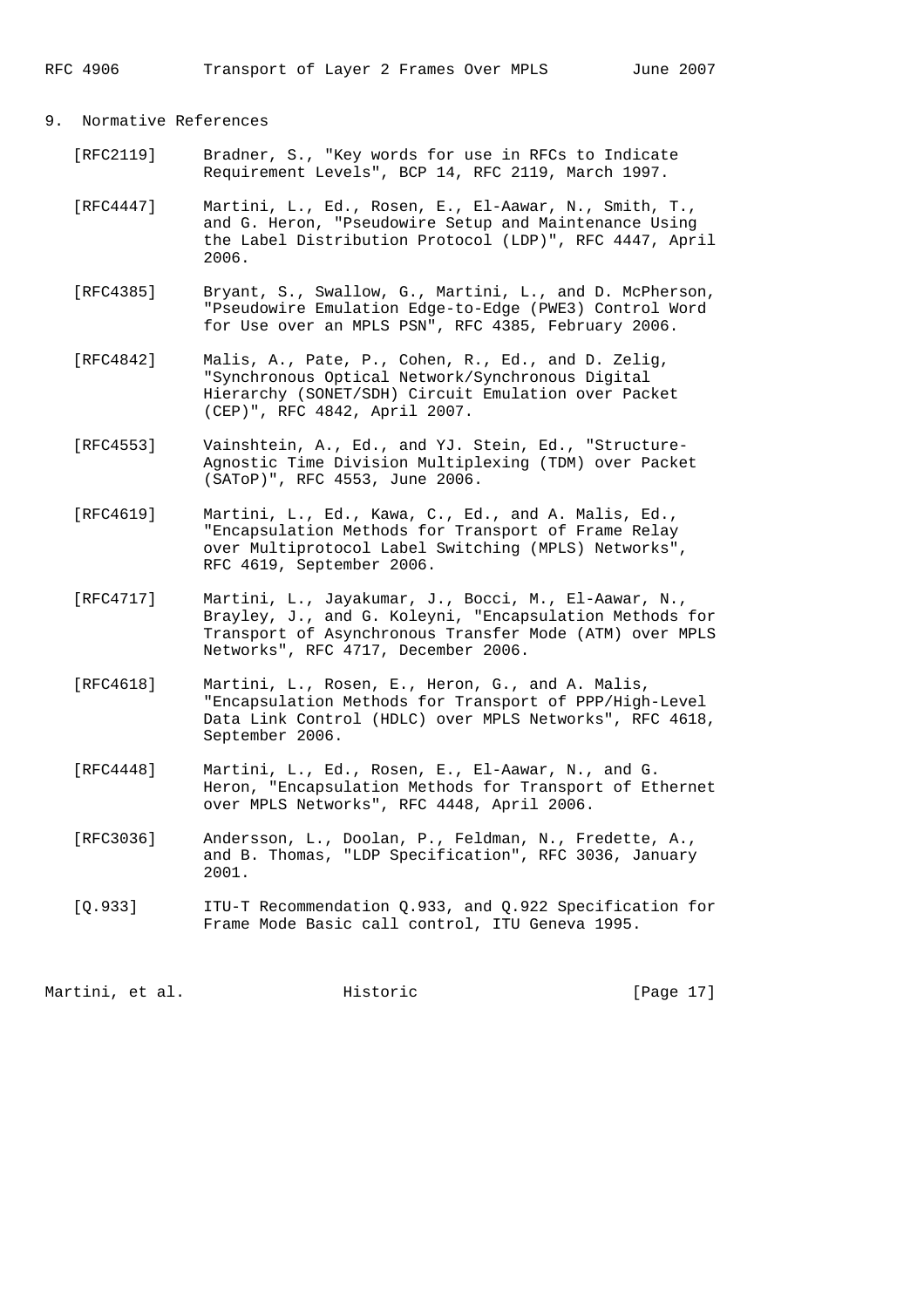RFC 4906 Transport of Layer 2 Frames Over MPLS June 2007

- [RFC3032] Rosen, E., Tappan, D., Fedorkow, G., Rekhter, Y., Farinacci, D., Li, T., and A. Conta, "MPLS Label Stack Encoding", RFC 3032, January 2001.
- [ANSI.T1.105] American National Standards Institute, "Synchronous Optical Network Formats," ANSI T1.105-1995.
- [ITU.G.707] ITU Recommendation G.707, "Network Node Interface For The Synchronous Digital Hierarchy", 1996.
- [RFC4905] Martini, L., Ed., Rosen, E., Ed., and N. El-Aawar, Ed., "Encapsulation Methods for Transport of Layer 2 Frames over MPLS Networks", RFC 4905, June 2007.

## 10. Informative References

- [CEM] Malis, A., Brayley, J., Vogelsang., S., Shirron, J., and L. Martini, "SONET/SDH Circuit Emulation Service Over MPLS (CEM) Encapsulation", Work in Progress, June 2007.
- [FAST] ATM Forum, "Frame Based ATM over SONET/SDH Transport (FAST)", af-fbatm-0151.000, July 2000.

11. Co-Authors

 Giles Heron Tellabs Abbey Place 24-28 Easton Street High Wycombe Bucks HP11 1NT UK EMail: giles.heron@tellabs.com

 Dimitri Stratton Vlachos Mazu Networks, Inc. 125 Cambridgepark Drive Cambridge, MA 02140 EMail: d@mazunetworks.com

Martini, et al. Historic [Page 18]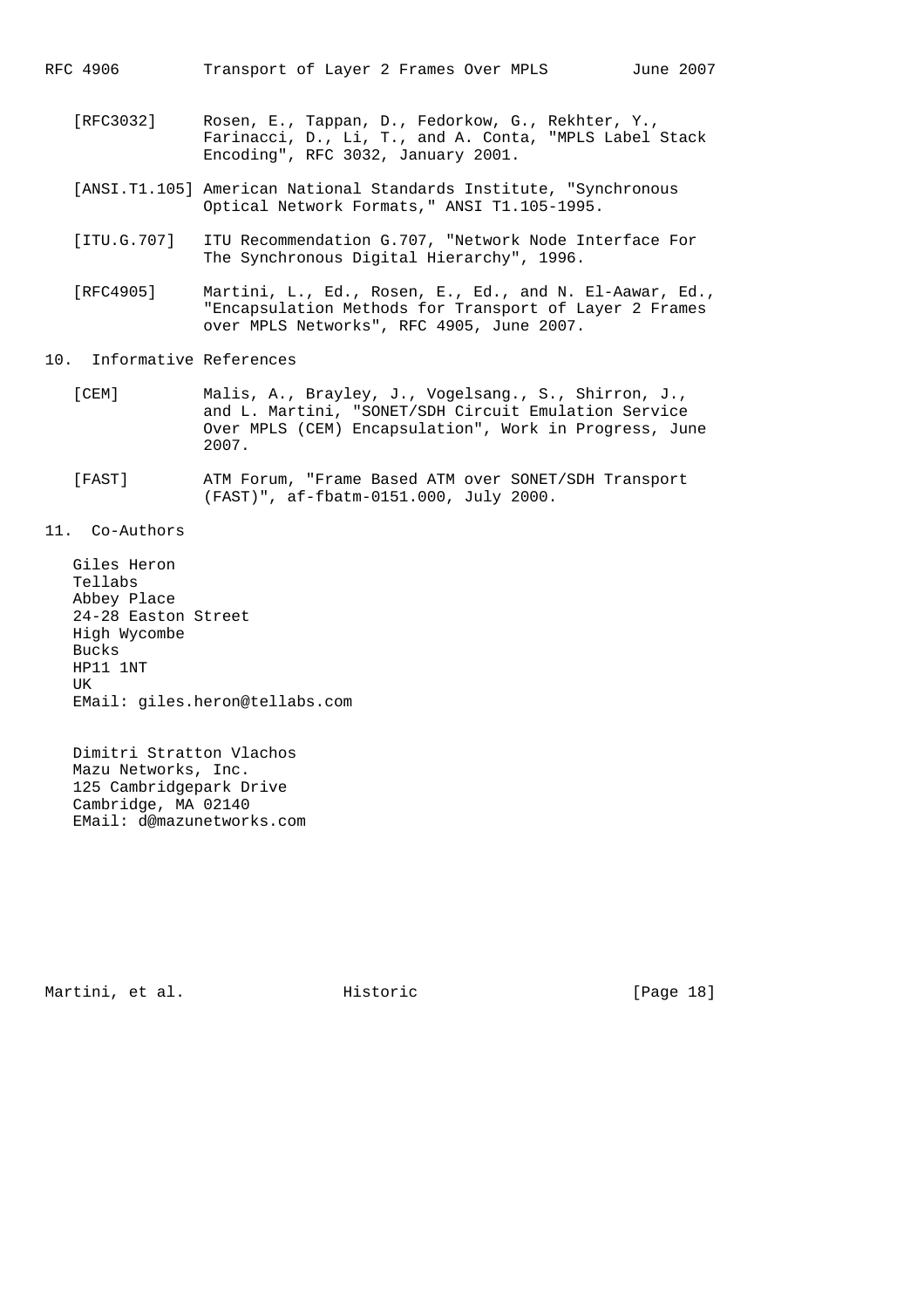Dan Tappan

 Cisco Systems, Inc. 250 Apollo Drive Chelmsford, MA 01824 EMail: tappan@cisco.com Jayakumar Jayakumar, Cisco Systems Inc. 225, E.Tasman, MS-SJ3/3, San Jose, CA 95134

 Alex Hamilton, Cisco Systems Inc. 285 W. Tasman, MS-SJCI/3/4, San Jose, CA 95134 EMail: tahamilt@cisco.com

EMail: jjayakum@cisco.com

 Steve Vogelsang Laurel Networks, Inc. Omega Corporate Center 1300 Omega Drive Pittsburgh, PA 15205 EMail: sjv@laurelnetworks.com

 John Shirron Laurel Networks, Inc. Omega Corporate Center 1300 Omega Drive Pittsburgh, PA 15205 EMail: jshirron@laurelnetworks.com

 Toby Smith Network Appliance, Inc. 800 Cranberry Woods Drive Suite 300 Cranberry Township, PA 16066 EMail: tob@netapp.com

Martini, et al. Historic [Page 19]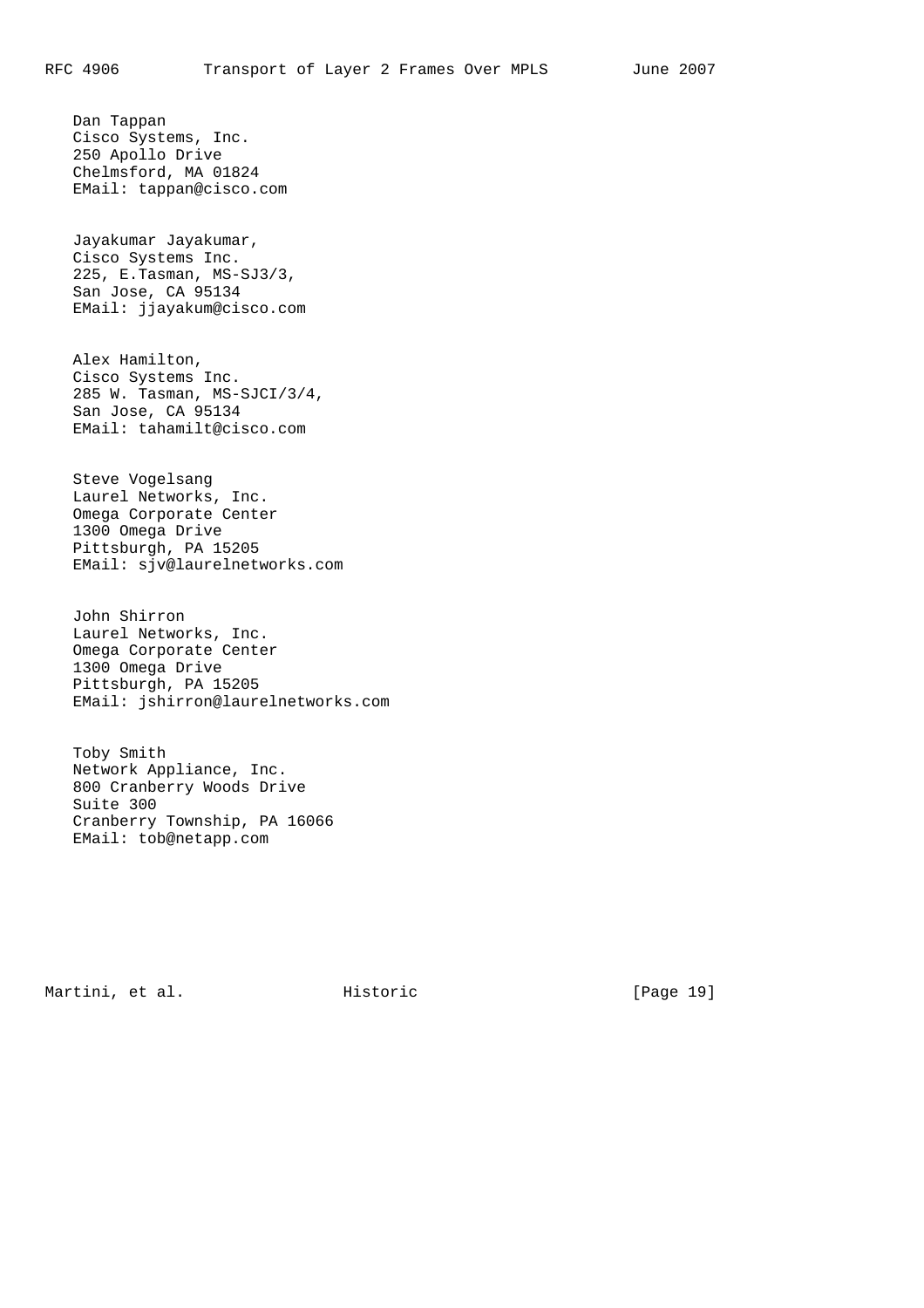Andrew G. Malis Tellabs 90 Rio Robles Dr. San Jose, CA 95134 EMail: Andy.Malis@tellabs.com

 Vinai Sirkay Reliance Infocomm Dhirubai Ambani Knowledge City Navi Mumbai 400 709 India EMail: vinai@sirkay.com

 Vasile Radoaca Nortel Networks 600 Technology Park Billerica MA 01821 EMail: vasile@nortelnetworks.com

 Chris Liljenstolpe Alcatel 11600 Sallie Mae Dr. 9th Floor Reston, VA 20193 EMail: chris.liljenstolpe@alcatel.com

 Dave Cooper Global Crossing 960 Hamlin Court Sunnyvale, CA 94089 EMail: dcooper@gblx.net

 Kireeti Kompella Juniper Networks 1194 N. Mathilda Ave Sunnyvale, CA 94089 EMail: kireeti@juniper.net

Martini, et al. Historic [Page 20]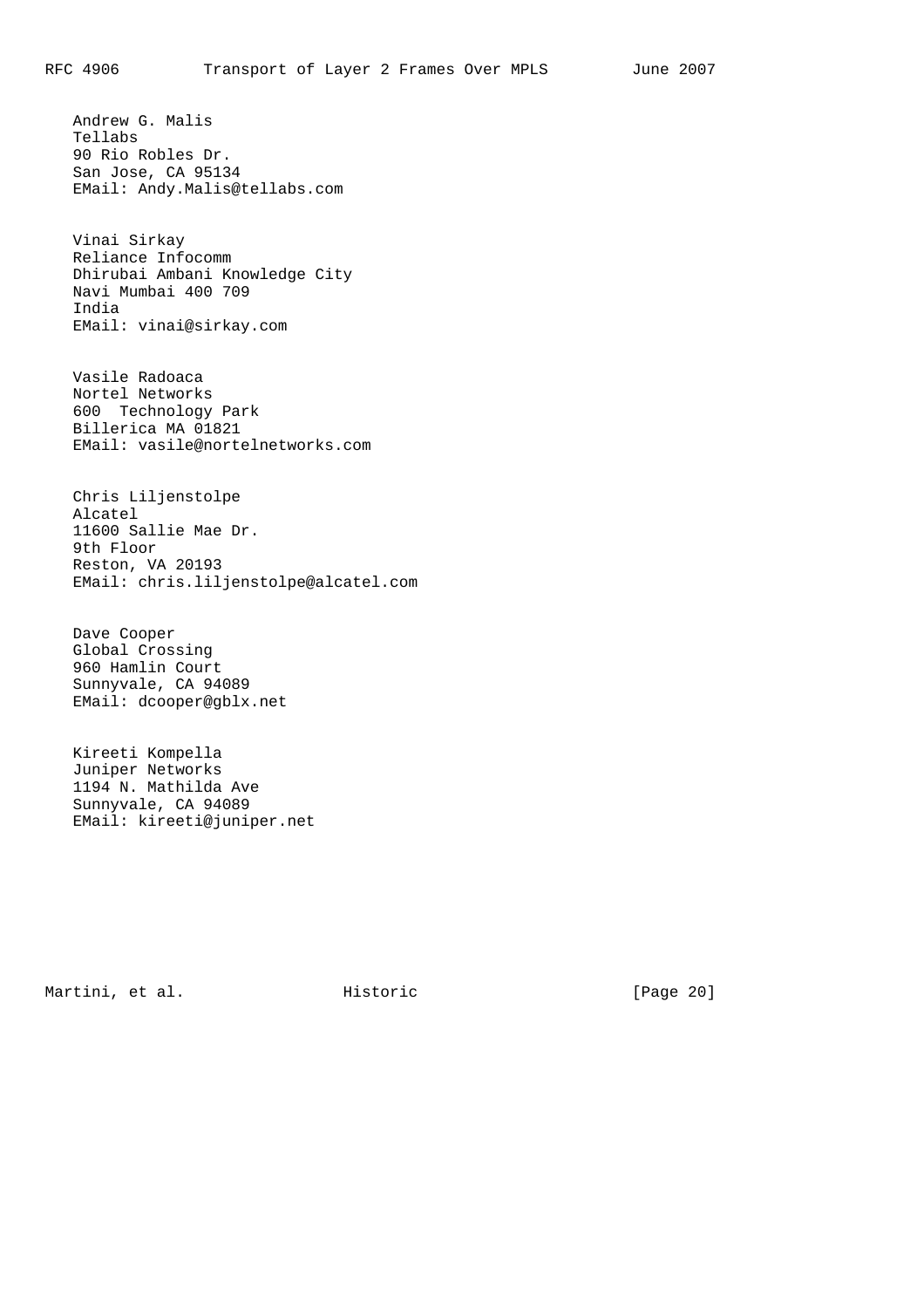Authors' Addresses

 Luca Martini Cisco Systems, Inc. 9155 East Nichols Avenue, Suite 400 Englewood, CO 80112 EMail: lmartini@cisco.com

 Nasser El-Aawar Level 3 Communications, LLC. 1025 Eldorado Blvd. Broomfield, CO 80021 EMail: nna@level3.net

 Eric Rosen Cisco Systems, Inc. 250 Apollo Drive Chelmsford, MA 01824 EMail: erosen@cisco.com

Martini, et al. 1. The Mistoric Electronic Electronic Electronic Electronic Martini, et al.